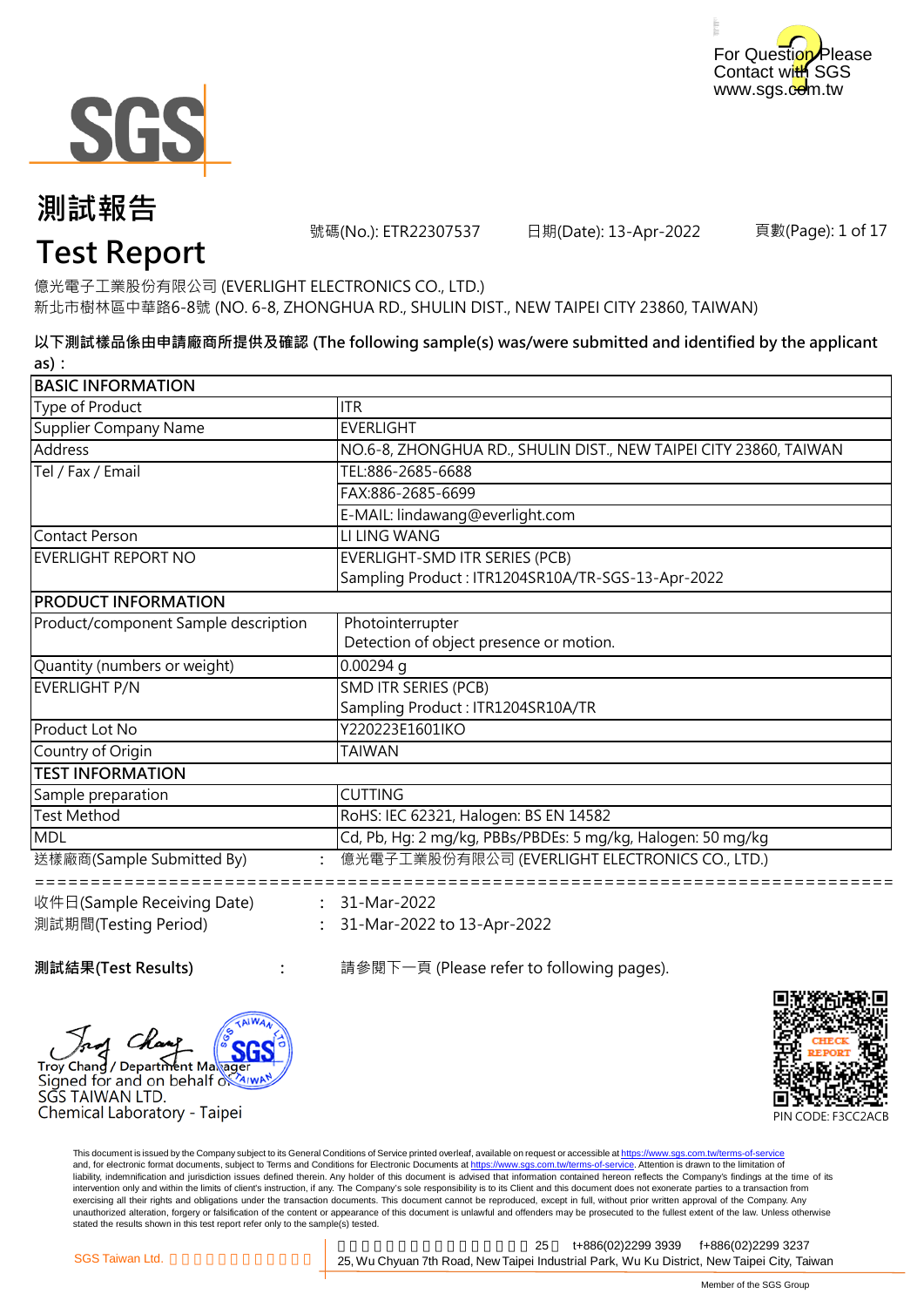

號碼(No.): ETR22307537 日期(Date): 13-Apr-2022

頁數(Page): 2 of 17

新北市樹林區中華路6-8號 (NO. 6-8, ZHONGHUA RD., SHULIN DIST., NEW TAIPEI CITY 23860, TAIWAN) 億光電子工業股份有限公司 (EVERLIGHT ELECTRONICS CO., LTD.)

|   | 測試需求(Test Requested) |     | (1) 依據客戶指定, 參考RoHS 2011/65/EU Annex II及其修訂指令(EU) 2015/863測<br>試鎘、鉛、汞、六價鉻、多溴聯苯、多溴聯苯醚, DBP, BBP, DEHP, DIBP。 (As<br>specified by client, with reference to RoHS 2011/65/EU Annex II and<br>amending Directive (EU) 2015/863 to determine Cadmium, Lead, Mercury,<br>Cr(VI), PBBs, PBDEs, DBP, BBP, DEHP, DIBP contents in the submitted<br>sample(s).)<br>(2) 依據客戶指定, 測試 PAHs 及其他測項。 (As specified by client, to test PAHs<br>and other item(s).) |
|---|----------------------|-----|-------------------------------------------------------------------------------------------------------------------------------------------------------------------------------------------------------------------------------------------------------------------------------------------------------------------------------------------------------------------------------------------------------------------------------------------------|
| 結 | 論(Conclusion)        | (1) | 根據客戶所提供的樣品‧其鎘、鉛、汞、六價鉻、多溴聯苯、多溴聯苯醚, DBP,<br>BBP, DEHP, DIBP的測試結果符合RoHS 2011/65/EU Annex II暨其修訂指令(EU)<br>2015/863之限值要求 · (Based on the performed tests on submitted<br>sample(s), the test results of Cadmium, Lead, Mercury, Cr(VI), PBBs, PBDEs,<br>DBP, BBP, DEHP, DIBP comply with the limits as set by RoHS Directive (EU)<br>2015/863 amending Annex II to Directive 2011/65/EU.)                                                            |
|   |                      |     | (2) 根據客戶所提供的樣品 · 多環芳香烴測試結果符合德國產品安全委員會(AfPS) GS<br>PAHs第3類「其它產品」之限值要求。(Based upon the performed tests on<br>the submitted sample(s), the test results of PAHs (15 items) comply with the<br>limits of PAHs requirement (Category 3) <sup>F</sup> Other consumer products as set                                                                                                                                                                  |

#### **測試部位敘述 (Test Part Description)**

No.1 **:** ITR

#### **測試結果 (Test Results)**

| 測試項目                                                    | 測試方法                                                                     | 單位    | <b>MDL</b> | 結果       | 限值      |
|---------------------------------------------------------|--------------------------------------------------------------------------|-------|------------|----------|---------|
| (Test Items)                                            | (Unit)<br>(Method)                                                       |       |            | (Result) | (Limit) |
|                                                         |                                                                          |       |            | No.1     |         |
| 鎘 (Cd) (Cadmium (Cd)) (CAS No.: 7440-<br>$ 43-9\rangle$ | S 考IEC 62321-5: 2013, 以感應耦合電漿發射<br>光譜儀分析。(With reference to IEC 62321-5: | mg/kg |            | n.d.     | 100     |
| 銟 (Pb) (Lead (Pb)) (CAS No.: 7439-92-1)                 | 2013, analysis was performed by ICP-OES.)                                | mg/kg |            | n.d.     | 1000    |

by German Committee on Product Safety (AfPS) GS PAHs.)

This document is issued by the Company subject to its General Conditions of Service printed overleaf, available on request or accessible at <u>https://www.sgs.com.tw/terms-of-service</u><br>and, for electronic format documents, su liability, indemnification and jurisdiction issues defined therein. Any holder of this document is advised that information contained hereon reflects the Company's findings at the time of its intervention only and within the limits of client's instruction, if any. The Company's sole responsibility is to its Client and this document does not exonerate parties to a transaction from exercising all their rights and obligations under the transaction documents. This document cannot be reproduced, except in full, without prior written approval of the Company. Any<br>unauthorized alteration, forgery or falsif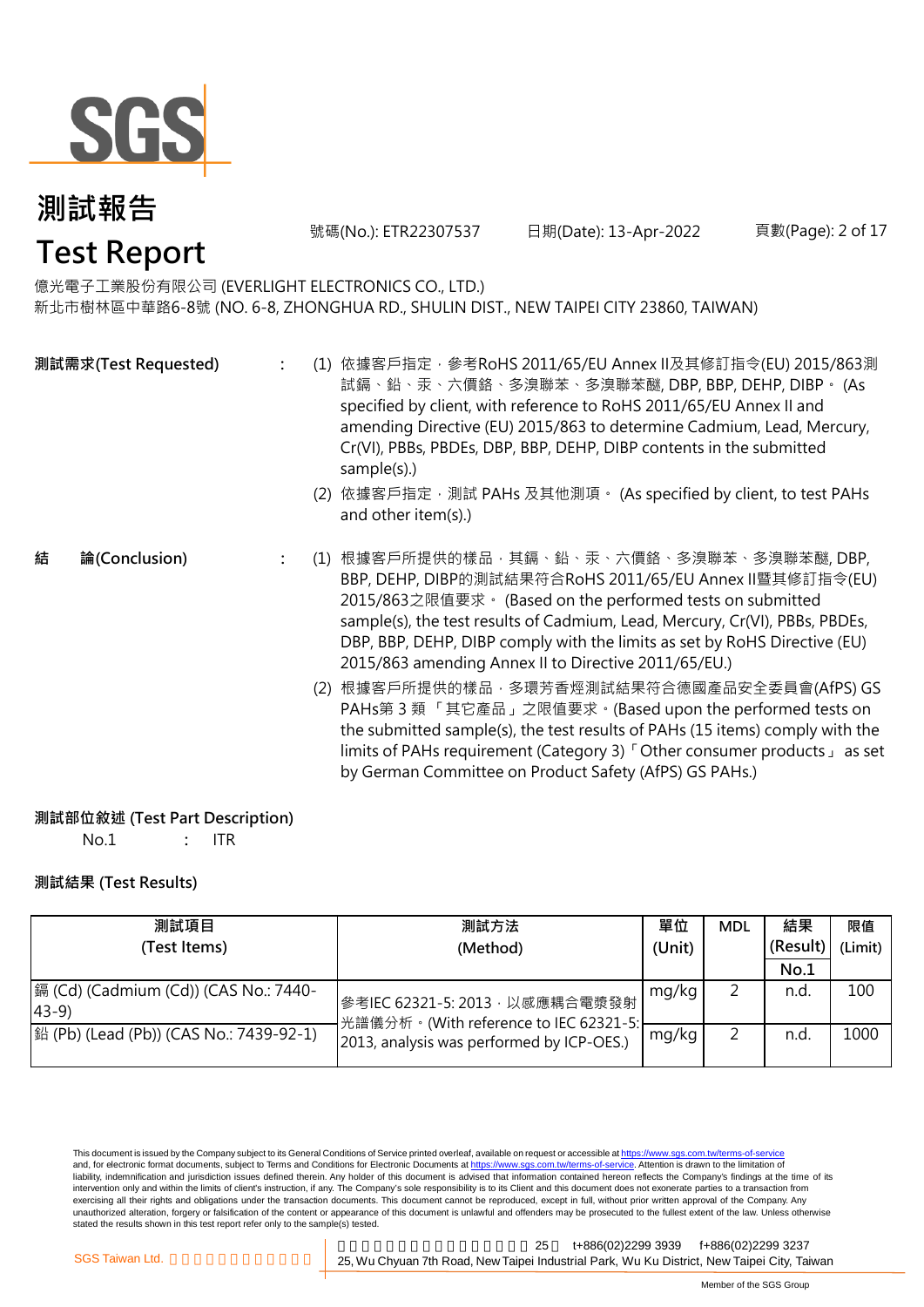

號碼(No.): ETR22307537 日期(Date): 13-Apr-2022

# **Test Report**

新北市樹林區中華路6-8號 (NO. 6-8, ZHONGHUA RD., SHULIN DIST., NEW TAIPEI CITY 23860, TAIWAN) 億光電子工業股份有限公司 (EVERLIGHT ELECTRONICS CO., LTD.)

| 測試項目                                     | 測試方法                                                                         | 單位     | <b>MDL</b>     | 結果       | 限值                       |
|------------------------------------------|------------------------------------------------------------------------------|--------|----------------|----------|--------------------------|
| (Test Items)                             | (Method)                                                                     | (Unit) |                | (Result) | (Limit)                  |
|                                          |                                                                              |        |                | No.1     |                          |
| 汞 (Hg) (Mercury (Hg)) (CAS No.: 7439-97- | 參考IEC 62321-4: 2013+ AMD1: 2017 · 以感                                         | mg/kg  | $\overline{2}$ | n.d.     | 1000                     |
| 6)                                       | 應耦合電漿發射光譜儀分析。(With reference                                                 |        |                |          |                          |
|                                          | to IEC 62321-4: 2013+ AMD1: 2017, analysis                                   |        |                |          |                          |
|                                          | was performed by ICP-OES.)                                                   |        |                |          |                          |
| 六價鉻 Cr(VI) (Hexavalent Chromium          | 參考IEC 62321-7-2: 2017, 以紫外光-可見光                                              | mg/kg  | 8              | n.d.     | 1000                     |
| Cr(VI)) (CAS No.: 18540-29-9)            | 分光光度計分析。(With reference to IEC<br>62321-7-2: 2017, analysis was performed by |        |                |          |                          |
|                                          | UV-VIS.)                                                                     |        |                |          |                          |
| -溴聯苯 (Monobromobiphenyl)                 |                                                                              | mg/kg  | 5              | n.d.     |                          |
| 二溴聯苯 (Dibromobiphenyl)                   |                                                                              | mg/kg  | 5              | n.d.     |                          |
| 三溴聯苯 (Tribromobiphenyl)                  |                                                                              | mg/kg  | 5              | n.d.     |                          |
| 四溴聯苯 (Tetrabromobiphenyl)                |                                                                              | mg/kg  | $\overline{5}$ | n.d.     | $\overline{a}$           |
| 五溴聯苯 (Pentabromobiphenyl)                |                                                                              | mg/kg  | 5              | n.d.     |                          |
| 六溴聯苯 (Hexabromobiphenyl)                 |                                                                              | mg/kg  | 5              | n.d.     |                          |
| 七溴聯苯 (Heptabromobiphenyl)                |                                                                              | mg/kg  | 5              | n.d.     |                          |
| 八溴聯苯 (Octabromobiphenyl)                 |                                                                              | mg/kg  | $\overline{5}$ | n.d.     |                          |
| 九溴聯苯 (Nonabromobiphenyl)                 |                                                                              | mg/kg  | $\overline{5}$ | n.d.     |                          |
| 十溴聯苯 (Decabromobiphenyl)                 | 參考IEC 62321-6: 2015, 以氣相層析儀/質譜                                               | mg/kg  | $\overline{5}$ | n.d.     |                          |
| 多溴聯苯總和 (Sum of PBBs)                     | 儀分析。(With reference to IEC 62321-6:                                          | mg/kg  | $\overline{a}$ | n.d.     | 1000                     |
| -溴聯苯醚 (Monobromodiphenyl ether)          | 2015, analysis was performed by GC/MS.)                                      | mg/kg  | 5              | n.d.     |                          |
| 二溴聯苯醚 (Dibromodiphenyl ether)            |                                                                              | mg/kg  | 5              | n.d.     |                          |
| 三溴聯苯醚 (Tribromodiphenyl ether)           |                                                                              | mg/kg  | 5              | n.d.     | $\overline{\phantom{a}}$ |
| 四溴聯苯醚 (Tetrabromodiphenyl ether)         |                                                                              | mg/kg  | 5              | n.d.     |                          |
| 五溴聯苯醚 (Pentabromodiphenyl ether)         |                                                                              | mg/kg  | 5              | n.d.     |                          |
| 六溴聯苯醚 (Hexabromodiphenyl ether)          |                                                                              | mg/kg  | 5              | n.d.     |                          |
| 七溴聯苯醚 (Heptabromodiphenyl ether)         |                                                                              | mg/kg  | 5              | n.d.     | $\overline{a}$           |
| 八溴聯苯醚 (Octabromodiphenyl ether)          |                                                                              | mg/kg  | $\overline{5}$ | n.d.     |                          |
| 九溴聯苯醚 (Nonabromodiphenyl ether)          |                                                                              | mg/kg  | $\overline{5}$ | n.d.     |                          |
| 十溴聯苯醚 (Decabromodiphenyl ether)          |                                                                              | mg/kg  | 5              | n.d.     |                          |
| 多溴聯苯醚總和 (Sum of PBDEs)                   |                                                                              | mg/kg  | $\overline{a}$ | n.d.     | 1000                     |

This document is issued by the Company subject to its General Conditions of Service printed overleaf, available on request or accessible at <u>https://www.sgs.com.tw/terms-of-service</u><br>and, for electronic format documents, su liability, indemnification and jurisdiction issues defined therein. Any holder of this document is advised that information contained hereon reflects the Company's findings at the time of its intervention only and within the limits of client's instruction, if any. The Company's sole responsibility is to its Client and this document does not exonerate parties to a transaction from exercising all their rights and obligations under the transaction documents. This document cannot be reproduced, except in full, without prior written approval of the Company. Any<br>unauthorized alteration, forgery or falsif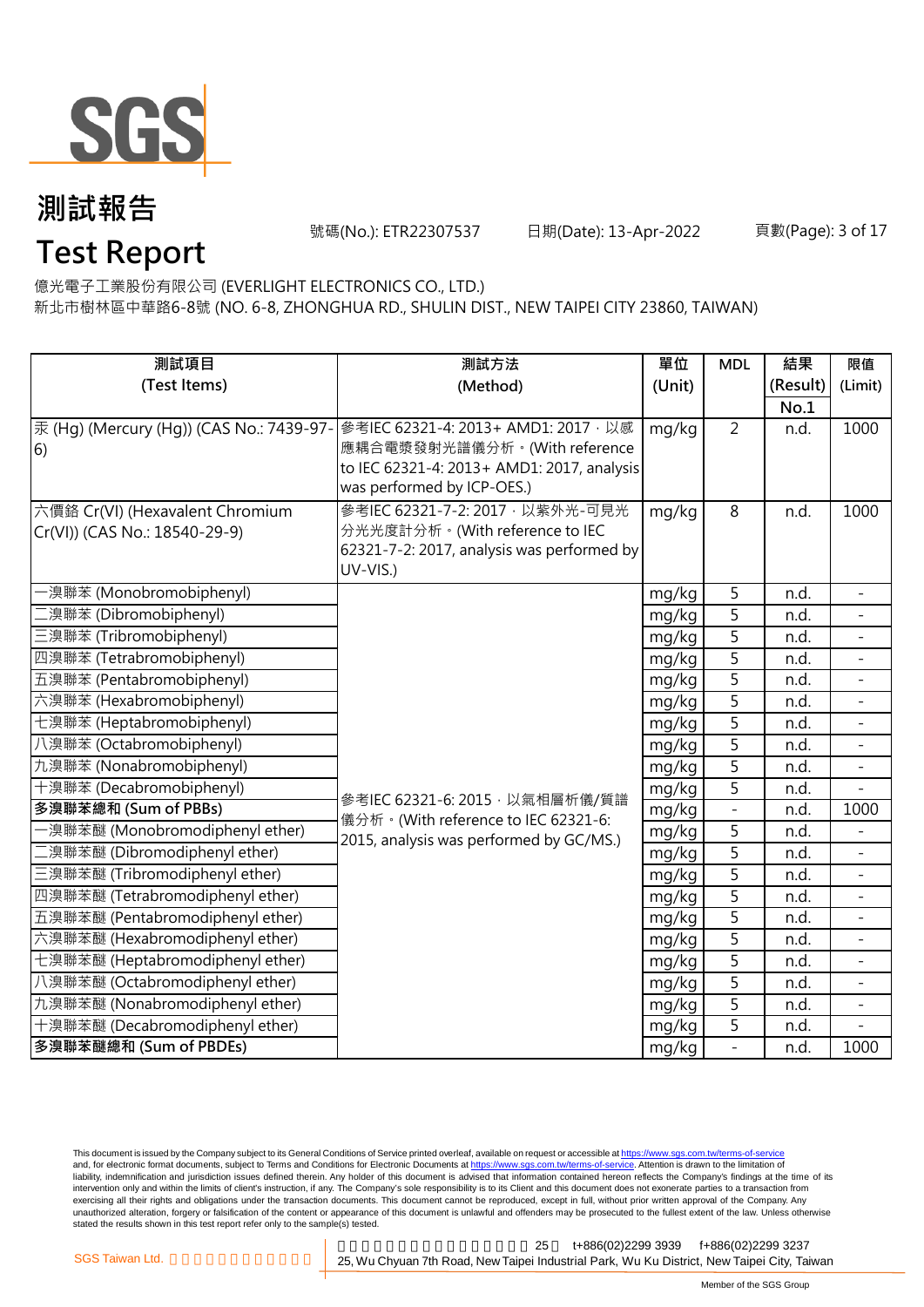

號碼(No.): ETR22307537 日期(Date): 13-Apr-2022

# **Test Report**

新北市樹林區中華路6-8號 (NO. 6-8, ZHONGHUA RD., SHULIN DIST., NEW TAIPEI CITY 23860, TAIWAN) 億光電子工業股份有限公司 (EVERLIGHT ELECTRONICS CO., LTD.)

| 測試項目<br>(Test Items)                                                                            | 測試方法<br>(Method)                                                                                                  | 單位<br>(Unit) | <b>MDL</b> | 結果<br>(Result)<br>No.1 | 限值<br>(Limit) |
|-------------------------------------------------------------------------------------------------|-------------------------------------------------------------------------------------------------------------------|--------------|------------|------------------------|---------------|
| 鄰苯二甲酸丁苯甲酯 (BBP) (Butyl benzyl<br>phthalate (BBP)) (CAS No.: 85-68-7)                            | 參考IEC 62321-8: 2017, 以氣相層析儀/質譜<br>儀分析。(With reference to IEC 62321-8:<br>2017, analysis was performed by GC/MS.)  | mg/kg        | 50         | n.d.                   | 1000          |
| 鄰苯二甲酸二丁酯 (DBP) (Dibutyl phthalate   參考IEC 62321-8: 2017, 以氣相層析儀/質譜<br>(DBP)) (CAS No.: 84-74-2) | 儀分析。(With reference to IEC 62321-8:<br>2017, analysis was performed by GC/MS.)                                    | mg/kg        | 50         | n.d.                   | 1000          |
| 鄰苯二甲酸二(2-乙基己基)酯 (DEHP) (Di-(2-<br>ethylhexyl) phthalate (DEHP)) (CAS No.:<br>$117 - 81 - 7$     | 參考IEC 62321-8: 2017 · 以氣相層析儀/質譜<br>儀分析。(With reference to IEC 62321-8:<br>2017, analysis was performed by GC/MS.) | mg/kg        | 50         | n.d.                   | 1000          |
| 鄰苯二甲酸二異丁酯 (DIBP) (Diisobutyl<br>phthalate (DIBP)) (CAS No.: 84-69-5)                            | 參考IEC 62321-8: 2017, 以氣相層析儀/質譜<br>儀分析。(With reference to IEC 62321-8:<br>2017, analysis was performed by GC/MS.)  | mg/kg        | 50         | n.d.                   | 1000          |
| 鄰苯二甲酸二異癸酯 (DIDP) (Diisodecyl<br>phthalate (DIDP)) (CAS No.: 26761-40-0,<br>68515-49-1)          | 參考IEC 62321-8: 2017, 以氣相層析儀/質譜<br>儀分析。(With reference to IEC 62321-8:<br>2017, analysis was performed by GC/MS.)  | mg/kg        | 50         | n.d.                   |               |
| 鄰苯二甲酸二異壬酯 (DINP) (Diisononyl<br>phthalate (DINP)) (CAS No.: 28553-12-0,<br>68515-48-0)          | 參考IEC 62321-8: 2017 · 以氣相層析儀/質譜<br>儀分析。(With reference to IEC 62321-8:<br>2017, analysis was performed by GC/MS.) | mg/kg        | 50         | n.d.                   |               |
| 鄰苯二甲酸二正辛酯 (DNOP) (Di-n-octyl<br>phthalate (DNOP)) (CAS No.: 117-84-0)                           | 參考IEC 62321-8: 2017, 以氣相層析儀/質譜<br>儀分析。(With reference to IEC 62321-8:<br>2017, analysis was performed by GC/MS.)  | mg/kg        | 50         | n.d.                   |               |
| 鄰苯二甲酸二正戊酯 (DNPP) (Di-n-pentyl<br>phthalate (DNPP)) (CAS No.: 131-18-0)                          | 參考IEC 62321-8: 2017, 以氣相層析儀/質譜<br>儀分析。(With reference to IEC 62321-8:<br>2017, analysis was performed by GC/MS.)  | mg/kg        | 50         | n.d.                   |               |
| 鄰苯二甲酸二正己酯 (DNHP) (Di-n-hexyl<br>phthalate (DNHP)) (CAS No.: 84-75-3)                            | 參考IEC 62321-8: 2017, 以氣相層析儀/質譜<br>儀分析。(With reference to IEC 62321-8:<br>2017, analysis was performed by GC/MS.)  | mg/kg        | 50         | n.d.                   |               |
| 鄰苯二甲酸雙(2-甲氧基乙基)酯 (DMEP)<br>(Bis(2-methoxyethyl) phthalate (DMEP))<br>(CAS No.: 117-82-8)        | 參考IEC 62321-8: 2017, 以氣相層析儀/質譜<br>儀分析。(With reference to IEC 62321-8:<br>2017, analysis was performed by GC/MS.)  | mg/kg        | 50         | n.d.                   |               |

This document is issued by the Company subject to its General Conditions of Service printed overleaf, available on request or accessible at <u>https://www.sgs.com.tw/terms-of-service</u><br>and, for electronic format documents, su liability, indemnification and jurisdiction issues defined therein. Any holder of this document is advised that information contained hereon reflects the Company's findings at the time of its intervention only and within the limits of client's instruction, if any. The Company's sole responsibility is to its Client and this document does not exonerate parties to a transaction from exercising all their rights and obligations under the transaction documents. This document cannot be reproduced, except in full, without prior written approval of the Company. Any<br>unauthorized alteration, forgery or falsif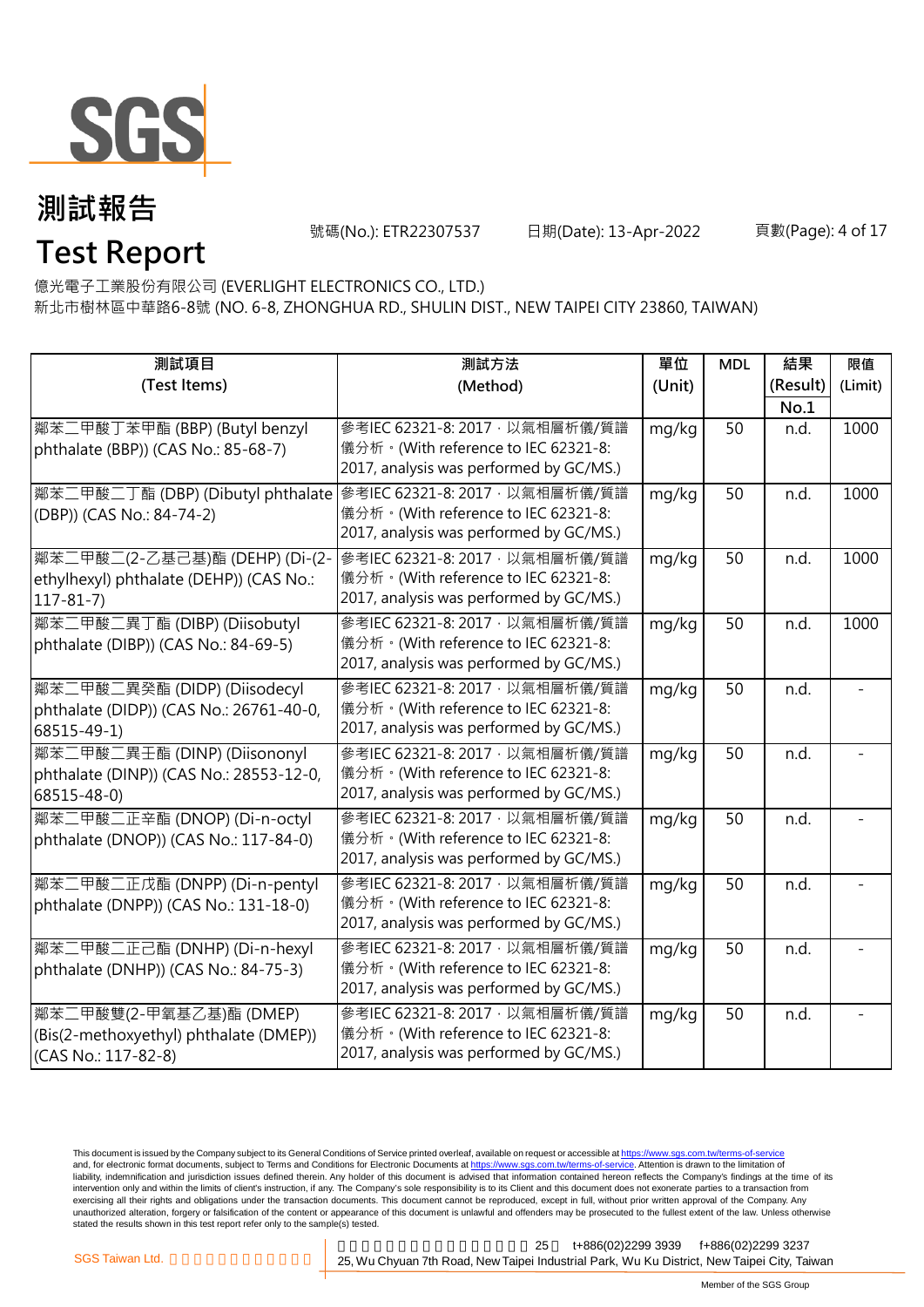

號碼(No.): ETR22307537 日期(Date): 13-Apr-2022

頁數(Page): 5 of 17

# **Test Report**

新北市樹林區中華路6-8號 (NO. 6-8, ZHONGHUA RD., SHULIN DIST., NEW TAIPEI CITY 23860, TAIWAN) 億光電子工業股份有限公司 (EVERLIGHT ELECTRONICS CO., LTD.)

| 測試項目<br>(Test Items)                                                                                                                                                                                                                                                                             | 測試方法<br>(Method)                                                                                                         | 單位<br>(Unit) | <b>MDL</b>     | 結果<br>(Result)<br>No.1 | 限值<br>(Limit) |
|--------------------------------------------------------------------------------------------------------------------------------------------------------------------------------------------------------------------------------------------------------------------------------------------------|--------------------------------------------------------------------------------------------------------------------------|--------------|----------------|------------------------|---------------|
| 六溴環十二烷及所有主要被辨別出的異構物<br>(HBCDD) ( $\alpha$ - HBCDD, $\beta$ - HBCDD, $\gamma$ - HBCDD)<br>(Hexabromocyclododecane (HBCDD) and all<br>major diastereoisomers identified ( $\alpha$ - HBCDD,<br>β- HBCDD, γ- HBCDD)) (CAS No.: 25637-99-4,<br>3194-55-6 (134237-51-7, 134237-50-6,<br>134237-52-8)) | 參考IEC 62321: 2008, 以氣相層析儀/質譜儀<br>分析 · (With reference to IEC 62321: 2008,<br>analysis was performed by GC/MS.)           | mg/kg        | 5              | n.d.                   |               |
| 氟 (F) (Fluorine (F)) (CAS No.: 14762-94-8)                                                                                                                                                                                                                                                       |                                                                                                                          | mg/kg        | 50             | 560                    |               |
| 氯 (Cl) (Chlorine (Cl)) (CAS No.: 22537-15-                                                                                                                                                                                                                                                       | 參考BS EN 14582: 2016, 以離子層析儀分                                                                                             | mg/kg        | 50             | 192                    |               |
| 溴 (Br) (Bromine (Br)) (CAS No.: 10097-32-<br>2)                                                                                                                                                                                                                                                  | 析 · (With reference to BS EN 14582: 2016,<br>analysis was performed by IC.)                                              | mg/kg        | 50             | n.d.                   |               |
| 碘 (I) (lodine (I)) (CAS No.: 14362-44-8)                                                                                                                                                                                                                                                         |                                                                                                                          | mg/kg        | 50             | n.d.                   |               |
| 全氟辛烷磺酸及其鹽類 (PFOS and its salts)<br>(CAS No.: 1763-23-1 and its salts)                                                                                                                                                                                                                            | 參考CEN/TS 15968: 2010, 以液相層析串聯質<br>譜儀分析。(With reference to CEN/TS<br>15968: 2010, analysis was performed by<br>LC/MS/MS.) | mg/kg        | 0.01           | n.d.                   |               |
| 全氟辛酸及其鹽類 (PFOA and its salts)<br>(CAS No.: 335-67-1 and its salts)                                                                                                                                                                                                                               | 參考CEN/TS 15968: 2010, 以液相層析串聯質<br>譜儀分析。(With reference to CEN/TS<br>15968: 2010, analysis was performed by<br>LC/MS/MS.) | mg/kg        | 0.01           | n.d.                   |               |
| 鈹 (Be) (Beryllium (Be)) (CAS No.: 7440-41-<br>7)                                                                                                                                                                                                                                                 | 參考US EPA 3052:1996 · 以感應耦合電漿發<br>射光譜儀分析。(With reference to US EPA<br>3052: 1996, analysis was performed by ICP-<br>OES.) | mg/kg        | $\overline{2}$ | n.d.                   |               |

This document is issued by the Company subject to its General Conditions of Service printed overleaf, available on request or accessible at <u>https://www.sgs.com.tw/terms-of-service</u><br>and, for electronic format documents, su liability, indemnification and jurisdiction issues defined therein. Any holder of this document is advised that information contained hereon reflects the Company's findings at the time of its intervention only and within the limits of client's instruction, if any. The Company's sole responsibility is to its Client and this document does not exonerate parties to a transaction from exercising all their rights and obligations under the transaction documents. This document cannot be reproduced, except in full, without prior written approval of the Company. Any<br>unauthorized alteration, forgery or falsif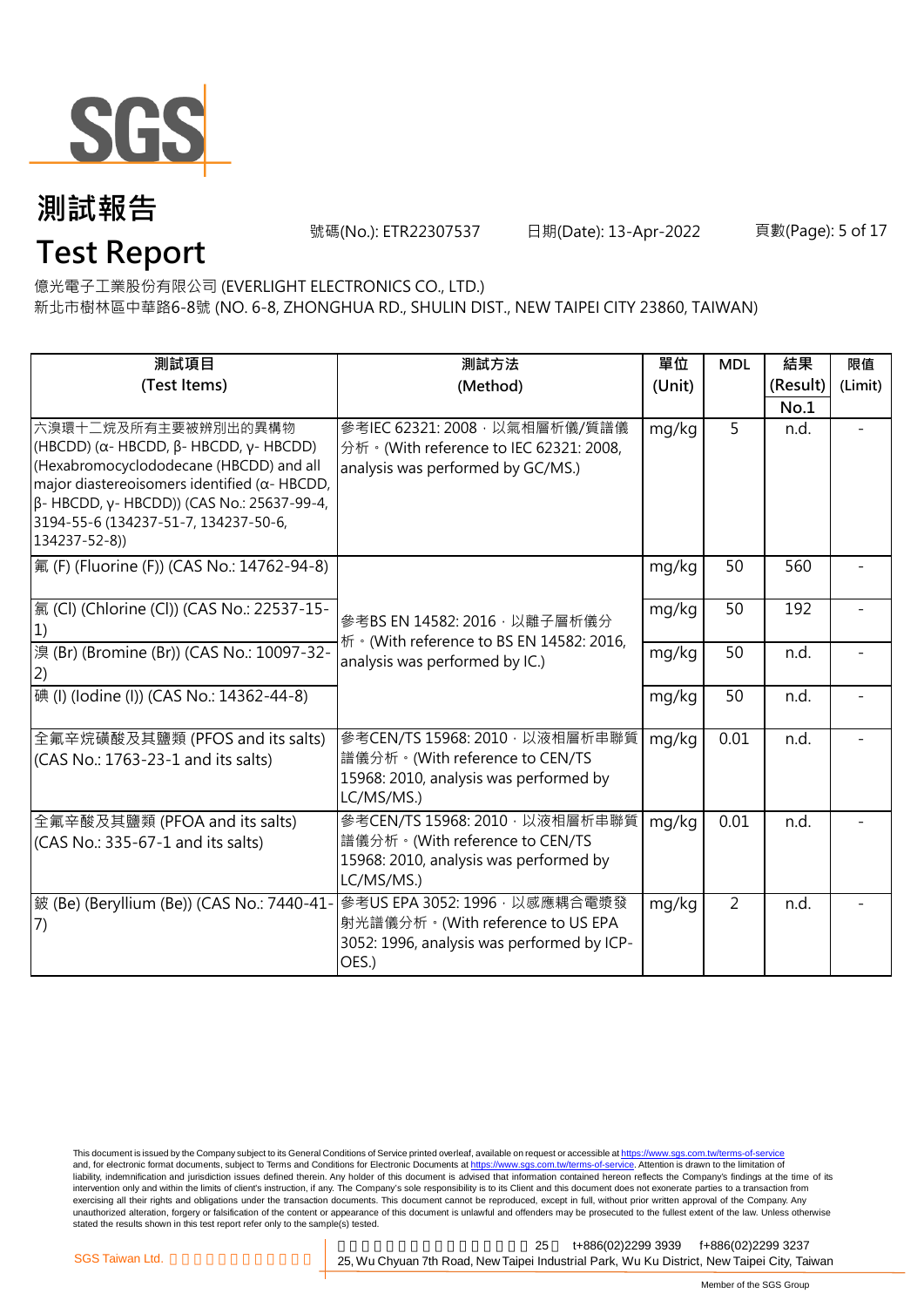

號碼(No.): ETR22307537 日期(Date): 13-Apr-2022

頁數(Page): 6 of 17

# **Test Report**

億光電子工業股份有限公司 (EVERLIGHT ELECTRONICS CO., LTD.)

新北市樹林區中華路6-8號 (NO. 6-8, ZHONGHUA RD., SHULIN DIST., NEW TAIPEI CITY 23860, TAIWAN)

| 測試項目                                                     | 測試方法                                   | 單位     | <b>MDL</b>               | 結果       | 限值      |
|----------------------------------------------------------|----------------------------------------|--------|--------------------------|----------|---------|
| (Test Items)                                             | (Method)                               | (Unit) |                          | (Result) | (Limit) |
|                                                          |                                        |        |                          | No.1     |         |
| 多環芳香烴 (Polycyclic Aromatic                               |                                        |        |                          |          |         |
| Hydrocarbons) (PAHs)                                     |                                        |        |                          |          |         |
| 苯駢(a)芘 (Benzo[a]pyrene) (CAS No.: 50-32-8)               |                                        | mg/kg  | 0.2                      | n.d.     | Δ       |
| 苯駢(e)芘 (Benzo[e]pyrene) (CAS No.: 192-97-                |                                        | mg/kg  | 0.2                      | n.d.     | Δ       |
| 2)                                                       |                                        |        |                          |          |         |
| 苯駢蒽 (Benzo[a]anthracene) (CAS No.: 56-55-                |                                        | mg/kg  | 0.2                      | n.d.     | Δ       |
| 3)                                                       |                                        |        |                          |          |         |
| 苯(b)苯駢芴 (Benzo[b]fluoranthene) (CAS No.:                 |                                        | mg/kg  | 0.2                      | n.d.     | Δ       |
| $205 - 99 - 2$                                           |                                        |        |                          |          |         |
| 苯(j)苯駢芴 (Benzo[j]fluoranthene) (CAS No.:                 |                                        | mg/kg  | 0.2                      | n.d.     | Δ       |
| $205 - 82 - 3$                                           |                                        |        |                          |          |         |
| 苯(k)苯駢芴 (Benzo[k]fluoranthene) (CAS No.:                 |                                        | mg/kg  | 0.2                      | n.d.     | Δ       |
| $207 - 08 - 9$                                           | 參考AfPS GS 2019:01 PAK · 以氣相層析儀/質       |        |                          |          |         |
| 蔰 (Chrysene) (CAS No.: 218-01-9)                         | 譜儀分析。(With reference to AfPS GS        | mg/kg  | 0.2                      | n.d.     | Δ       |
| 二苯駢蒽 (Dibenzo[a,h]anthracene) (CAS No.:<br>$53 - 70 - 3$ | 2019:01 PAK, analysis was performed by | mg/kg  | 0.2                      | n.d.     | Δ       |
|                                                          | GC/MS.)                                |        |                          |          |         |
| 苯駢苝 (Benzo[g,h,i]perylene) (CAS No.: 191-<br>$24-2)$     |                                        | mg/kg  | 0.2                      | n.d.     | Δ       |
| 茚酮芘 (Indeno[1,2,3-c,d]pyrene) (CAS No.:                  |                                        |        | 0.2                      |          | Δ       |
| $193 - 39 - 5$                                           |                                        | mg/kg  |                          | n.d.     |         |
| 蒽 (Anthracene) (CAS No.: 120-12-7)                       |                                        | mg/kg  | 0.2                      | n.d.     | Δ       |
| 苯駢芴 (Fluoranthene) (CAS No.: 206-44-0)                   |                                        | mg/kg  | 0.2                      | n.d.     | Δ       |
| 菲 (Phenanthrene) (CAS No.: 85-01-8)                      |                                        |        | 0.2                      | n.d.     | Δ       |
| 芘 (Pyrene) (CAS No.: 129-00-0)                           |                                        | mg/kg  |                          |          |         |
|                                                          |                                        | mg/kg  | 0.2                      | n.d.     | Δ       |
| 萘 (Naphthalene) (CAS No.: 91-20-3)                       |                                        | mg/kg  | 0.2                      | n.d.     | Δ       |
| 多環芳香烴15項總和 (Sum of 15 PAHs)                              |                                        | mg/kg  | $\overline{\phantom{0}}$ | n.d.     | Δ       |

This document is issued by the Company subject to its General Conditions of Service printed overleaf, available on request or accessible at <u>https://www.sgs.com.tw/terms-of-service</u><br>and, for electronic format documents, su liability, indemnification and jurisdiction issues defined therein. Any holder of this document is advised that information contained hereon reflects the Company's findings at the time of its intervention only and within the limits of client's instruction, if any. The Company's sole responsibility is to its Client and this document does not exonerate parties to a transaction from exercising all their rights and obligations under the transaction documents. This document cannot be reproduced, except in full, without prior written approval of the Company. Any<br>unauthorized alteration, forgery or falsif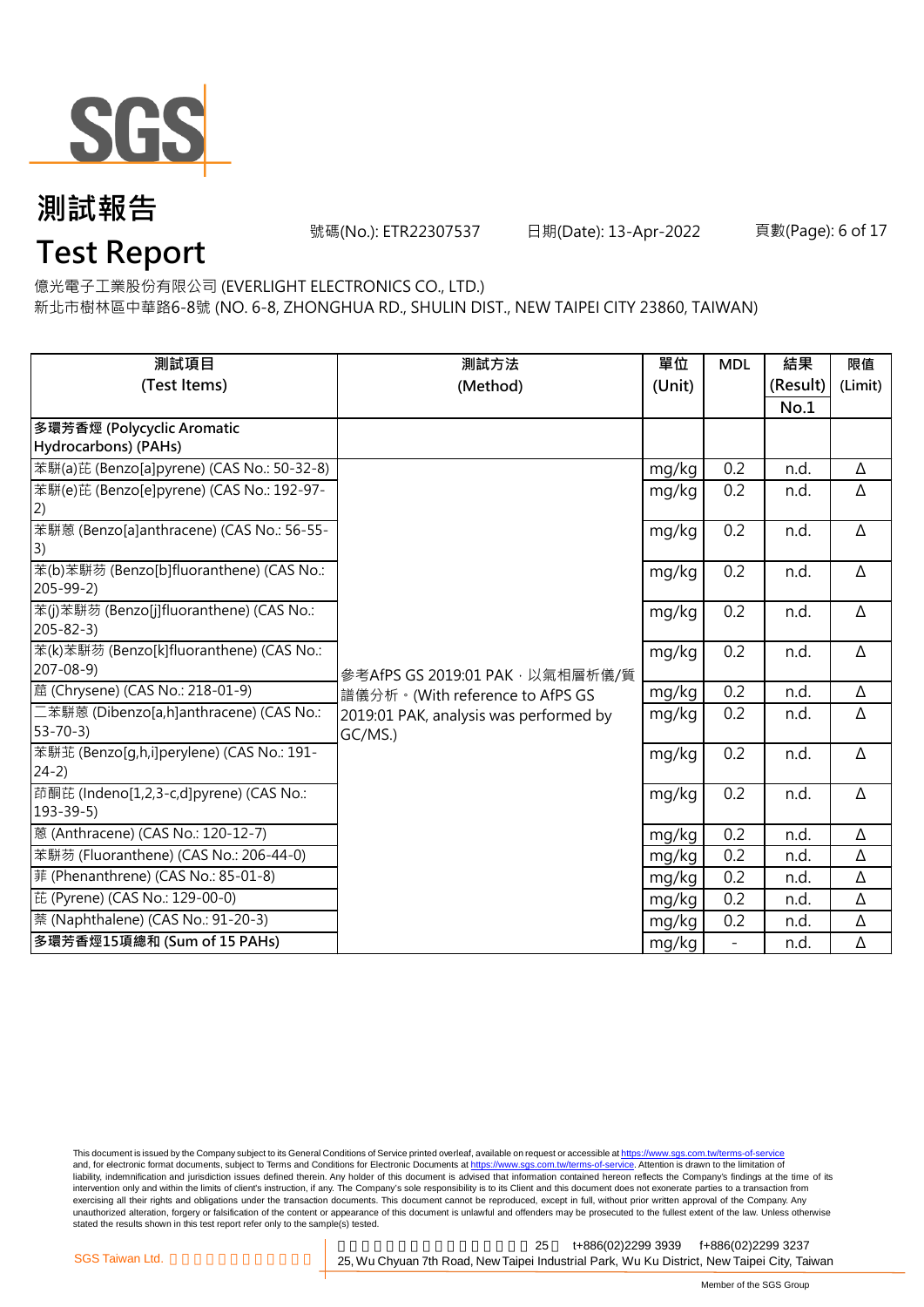

號碼(No.): ETR22307537 日期(Date): 13-Apr-2022

頁數(Page): 7 of 17

#### 億光電子工業股份有限公司 (EVERLIGHT ELECTRONICS CO., LTD.)

新北市樹林區中華路6-8號 (NO. 6-8, ZHONGHUA RD., SHULIN DIST., NEW TAIPEI CITY 23860, TAIWAN)

#### **備註(Note):**

- 1. mg/kg = ppm;0.1wt% = 0.1% = 1000ppm
- 2. MDL = Method Detection Limit (方法偵測極限值)
- 3. n.d. = Not Detected (未檢出) ; 小於MDL / Less than MDL
- 4. "-" = Not Regulated (無規格值)
- 5. 符合性結果之判定係以測試結果與限值做比較。(The statement of compliance conformity is based on comparison of testing results and limits.)

This document is issued by the Company subject to its General Conditions of Service printed overleaf, available on request or accessible at https://www.sgs.com.tw/terms-of-service and, for electronic format documents, subject to Terms and Conditions for Electronic Documents at https://www.sgs.com.tw/terms-of-service. Attention is drawn to the limitation of liability, indemnification and jurisdiction issues defined therein. Any holder of this document is advised that information contained hereon reflects the Company's findings at the time of its intervention only and within the limits of client's instruction, if any. The Company's sole responsibility is to its Client and this document does not exonerate parties to a transaction from exercising all their rights and obligations under the transaction documents. This document cannot be reproduced, except in full, without prior written approval of the Company. Any<br>unauthorized alteration, forgery or falsif stated the results shown in this test report refer only to the sample(s) tested.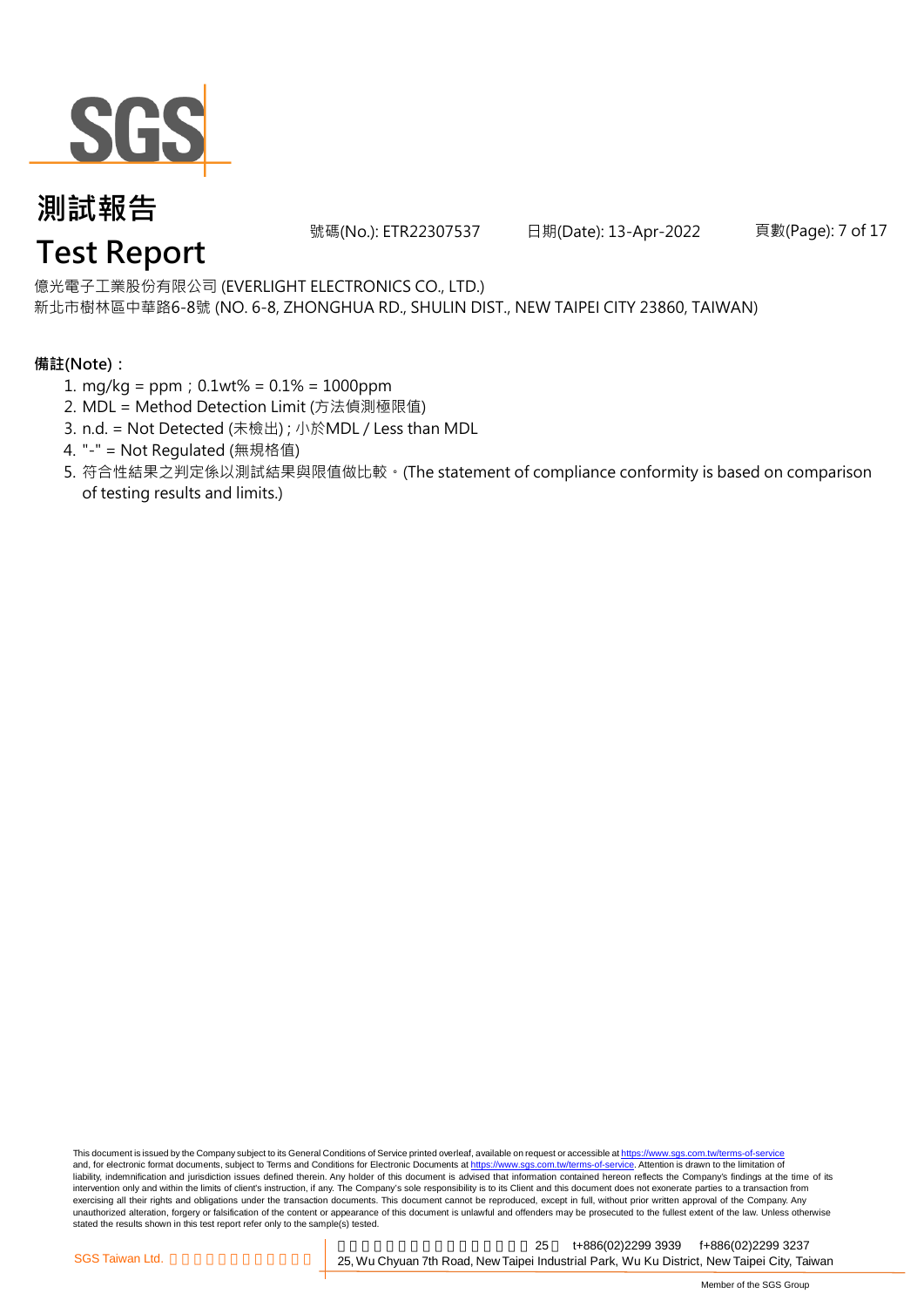

**Test Report**

號碼(No.): ETR22307537 日期(Date): 13-Apr-2022

#### 億光電子工業股份有限公司 (EVERLIGHT ELECTRONICS CO., LTD.)

新北市樹林區中華路6-8號 (NO. 6-8, ZHONGHUA RD., SHULIN DIST., NEW TAIPEI CITY 23860, TAIWAN)

#### **Remark:**

#### Δ **德國產品安全委員會(AfPS): GS PAHs 要求**

#### **AfPS (German commission for Product Safety): GS PAHs requirements**

|                                 | 第1類(Category 1)                                                                                                                                                                                               | 第 2 類(Category 2)                                                                                                                                                |                | 第 3 類(Category 3)                                                                                                                                                                                                                        |                 |  |
|---------------------------------|---------------------------------------------------------------------------------------------------------------------------------------------------------------------------------------------------------------|------------------------------------------------------------------------------------------------------------------------------------------------------------------|----------------|------------------------------------------------------------------------------------------------------------------------------------------------------------------------------------------------------------------------------------------|-----------------|--|
| 項目<br>(Parameter)               | 意圖放入口中的材料或者長時間接<br>觸皮膚(超過 30秒)的<br>2009/48/EC 定義的玩具材料和 3<br>歲以下兒童使用的產品(Materials<br>intended to be placed in the<br>mouth, or materials in toys<br>(Directive 2009/48/EC) or<br>articles for children up to 3 | 不屬於第1類的材料,並意圖或可預<br>或重複的短時間接觸(Materials that<br>are not in Category 1, with<br>skin contact (> 30 seconds) or<br>short-term repetitive contact with<br>the skin) |                | 不屬於第1類或第2類的材料,並意<br>見與皮膚接觸逾 30 秒(長期皮膚接觸) 圖或可預見與皮膚接觸不超過 30 秒<br>(短期皮膚接觸)(Materials not<br>covered by Category 1 or 2, with<br>intended or foreseeable long-term intended or foreseeable short-<br>term skin contact ( $\leq$ 30 seconds)) |                 |  |
|                                 | years of age with intended<br>long-term skin contact (> 30<br>seconds))                                                                                                                                       | a.<br>用的產品(Use by<br>children under 14) products)                                                                                                                | b.<br>consumer | a.<br>供 14 歳以下兒童使 其它產品(Other 供 14 歳以下兒童使 其它產品(Other<br>用的產品(Use by<br>children under 14) products)                                                                                                                                       | lb.<br>consumer |  |
| Naphthalene                     | < 1                                                                                                                                                                                                           | $\langle$ 2                                                                                                                                                      |                | < 10                                                                                                                                                                                                                                     |                 |  |
| Phenanthrene                    |                                                                                                                                                                                                               |                                                                                                                                                                  |                |                                                                                                                                                                                                                                          |                 |  |
| Anthracene                      | $< 1$ Sum                                                                                                                                                                                                     | $< 5$ Sum                                                                                                                                                        | $< 10$ Sum     | $< 20$ Sum                                                                                                                                                                                                                               | $< 50$ Sum      |  |
| Fluoranthene                    |                                                                                                                                                                                                               |                                                                                                                                                                  |                |                                                                                                                                                                                                                                          |                 |  |
| Pyrene                          |                                                                                                                                                                                                               |                                                                                                                                                                  |                |                                                                                                                                                                                                                                          |                 |  |
| Benzo[a]anthracene              | < 0.2                                                                                                                                                                                                         | < 0.2                                                                                                                                                            | < 0.5          | < 0.5                                                                                                                                                                                                                                    | < 1             |  |
| Chrysene                        | < 0.2                                                                                                                                                                                                         | < 0.2                                                                                                                                                            | $< 0.5$        | ${}< 0.5$                                                                                                                                                                                                                                | $\leq 1$        |  |
| Benzo[b]fluoranthene            | < 0.2                                                                                                                                                                                                         | < 0.2                                                                                                                                                            | < 0.5          | < 0.5                                                                                                                                                                                                                                    | $\leq 1$        |  |
| Benzo[j]fluoranthene            | < 0.2                                                                                                                                                                                                         | < 0.2                                                                                                                                                            | < 0.5          | ${}< 0.5$                                                                                                                                                                                                                                | $\leq 1$        |  |
| Benzo[k]fluoranthene            | < 0.2                                                                                                                                                                                                         | < 0.2                                                                                                                                                            | < 0.5          | < 0.5                                                                                                                                                                                                                                    | $\leq 1$        |  |
| Benzo[a]pyrene                  | ${}< 0.2$                                                                                                                                                                                                     | < 0.2                                                                                                                                                            | ~< 0.5         | ~< 0.5                                                                                                                                                                                                                                   | < 1             |  |
| Benzo[e]pyrene                  | < 0.2                                                                                                                                                                                                         | < 0.2                                                                                                                                                            | < 0.5          | < 0.5                                                                                                                                                                                                                                    | $\leq 1$        |  |
| Indeno[1,2,3-c,d] pyrene        | < 0.2                                                                                                                                                                                                         | < 0.2                                                                                                                                                            | < 0.5          | < 0.5                                                                                                                                                                                                                                    | $\leq 1$        |  |
| Dibenzo[a,h]anthracene          | < 0.2                                                                                                                                                                                                         | < 0.2                                                                                                                                                            | ~< 0.5         | ~< 0.5                                                                                                                                                                                                                                   | $\leq 1$        |  |
| Benzo[g,h,i]perylene            | < 0.2                                                                                                                                                                                                         | ${}< 0.2$                                                                                                                                                        | < 0.5          | ${}< 0.5$                                                                                                                                                                                                                                | $\leq 1$        |  |
| 15 項 PAH 總濃度<br>(Sum of 15 PAH) | $\leq 1$                                                                                                                                                                                                      | < 5                                                                                                                                                              | < 10           | < 20                                                                                                                                                                                                                                     | < 50            |  |

單位(Unit):mg/kg

This document is issued by the Company subject to its General Conditions of Service printed overleaf, available on request or accessible at <u>https://www.sgs.com.tw/terms-of-service</u><br>and, for electronic format documents, su liability, indemnification and jurisdiction issues defined therein. Any holder of this document is advised that information contained hereon reflects the Company's findings at the time of its intervention only and within the limits of client's instruction, if any. The Company's sole responsibility is to its Client and this document does not exonerate parties to a transaction from exercising all their rights and obligations under the transaction documents. This document cannot be reproduced, except in full, without prior written approval of the Company. Any<br>unauthorized alteration, forgery or falsif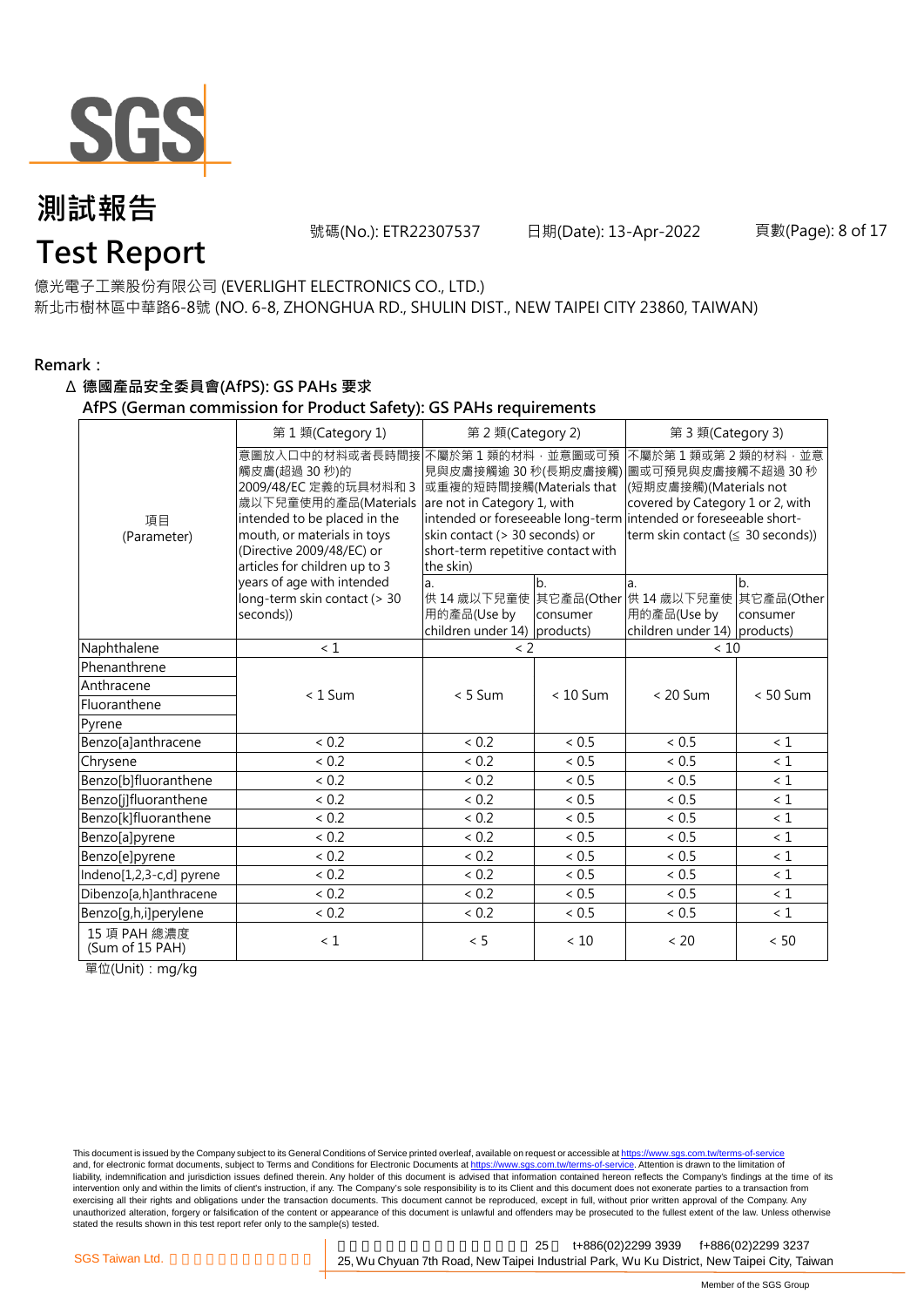

號碼(No.): ETR22307537 日期(Date): 13-Apr-2022

頁數(Page): 9 of 17

#### 億光電子工業股份有限公司 (EVERLIGHT ELECTRONICS CO., LTD.)

新北市樹林區中華路6-8號 (NO. 6-8, ZHONGHUA RD., SHULIN DIST., NEW TAIPEI CITY 23860, TAIWAN)

#### **重金屬流程圖 / Analytical flow chart of Heavy Metal**

根據以下的流程圖之條件,樣品已完全溶解。(六價鉻測試方法除外)

These samples were dissolved totally by pre-conditioning method according to below flow chart.

(Cr6+ test method excluded)



This document is issued by the Company subject to its General Conditions of Service printed overleaf, available on request or accessible at https://www.sgs.com.tw/terms-of-service and, for electronic format documents, subject to Terms and Conditions for Electronic Documents at https://www.sgs.com.tw/terms-of-service. Attention is drawn to the limitation of liability, indemnification and jurisdiction issues defined therein. Any holder of this document is advised that information contained hereon reflects the Company's findings at the time of its intervention only and within the limits of client's instruction, if any. The Company's sole responsibility is to its Client and this document does not exonerate parties to a transaction from exercising all their rights and obligations under the transaction documents. This document cannot be reproduced, except in full, without prior written approval of the Company. Any<br>unauthorized alteration, forgery or falsif stated the results shown in this test report refer only to the sample(s) tested.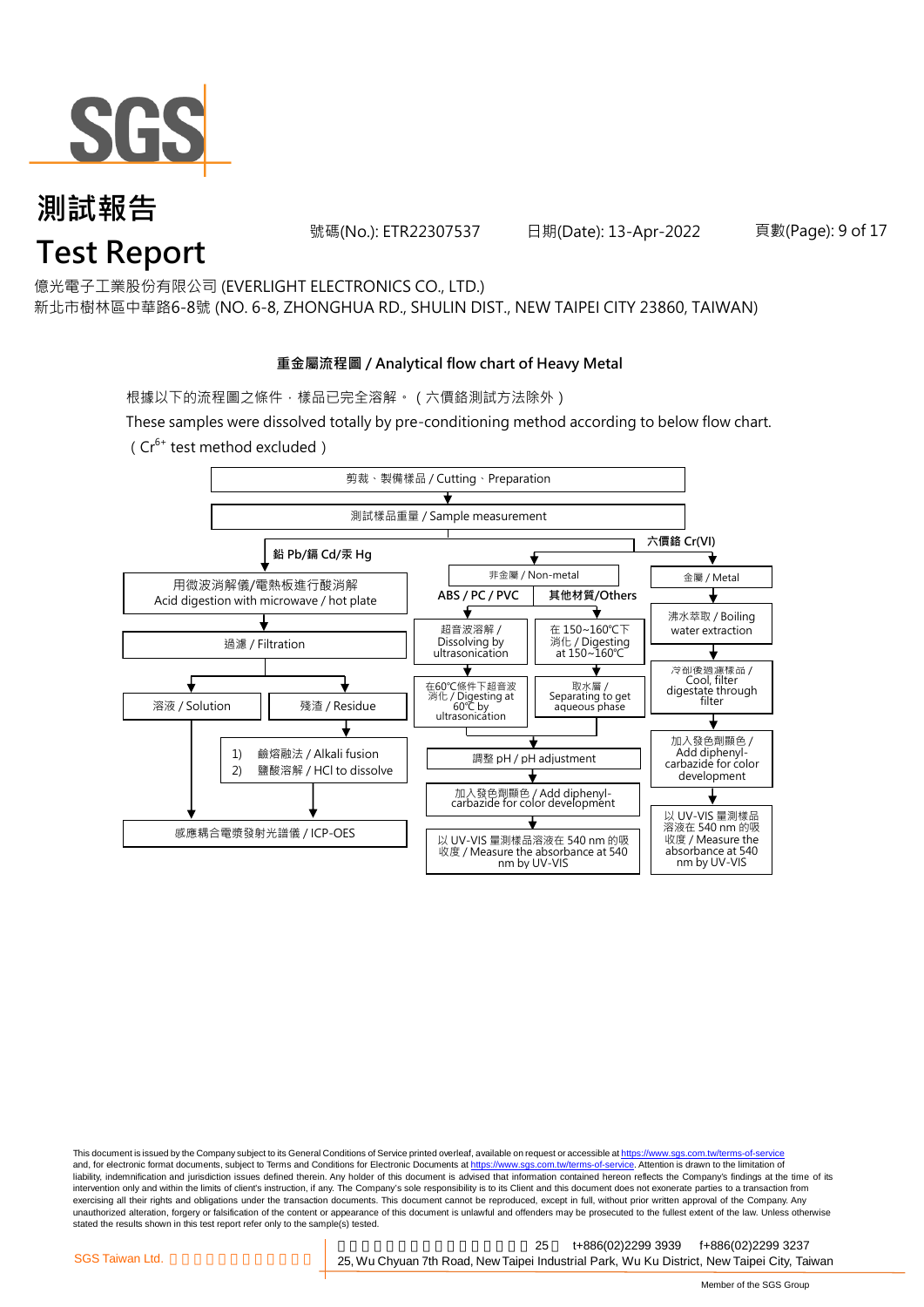

號碼(No.): ETR22307537 日期(Date): 13-Apr-2022

頁數(Page): 10 of 17

億光電子工業股份有限公司 (EVERLIGHT ELECTRONICS CO., LTD.)

新北市樹林區中華路6-8號 (NO. 6-8, ZHONGHUA RD., SHULIN DIST., NEW TAIPEI CITY 23860, TAIWAN)

#### **多溴聯苯/多溴聯苯醚分析流程圖 / Analytical flow chart - PBBs/PBDEs**



This document is issued by the Company subject to its General Conditions of Service printed overleaf, available on request or accessible at https://www.sgs.com.tw/terms-of-service and, for electronic format documents, subject to Terms and Conditions for Electronic Documents at https://www.sgs.com.tw/terms-of-service. Attention is drawn to the limitation of liability, indemnification and jurisdiction issues defined therein. Any holder of this document is advised that information contained hereon reflects the Company's findings at the time of its intervention only and within the limits of client's instruction, if any. The Company's sole responsibility is to its Client and this document does not exonerate parties to a transaction from exercising all their rights and obligations under the transaction documents. This document cannot be reproduced, except in full, without prior written approval of the Company. Any<br>unauthorized alteration, forgery or falsif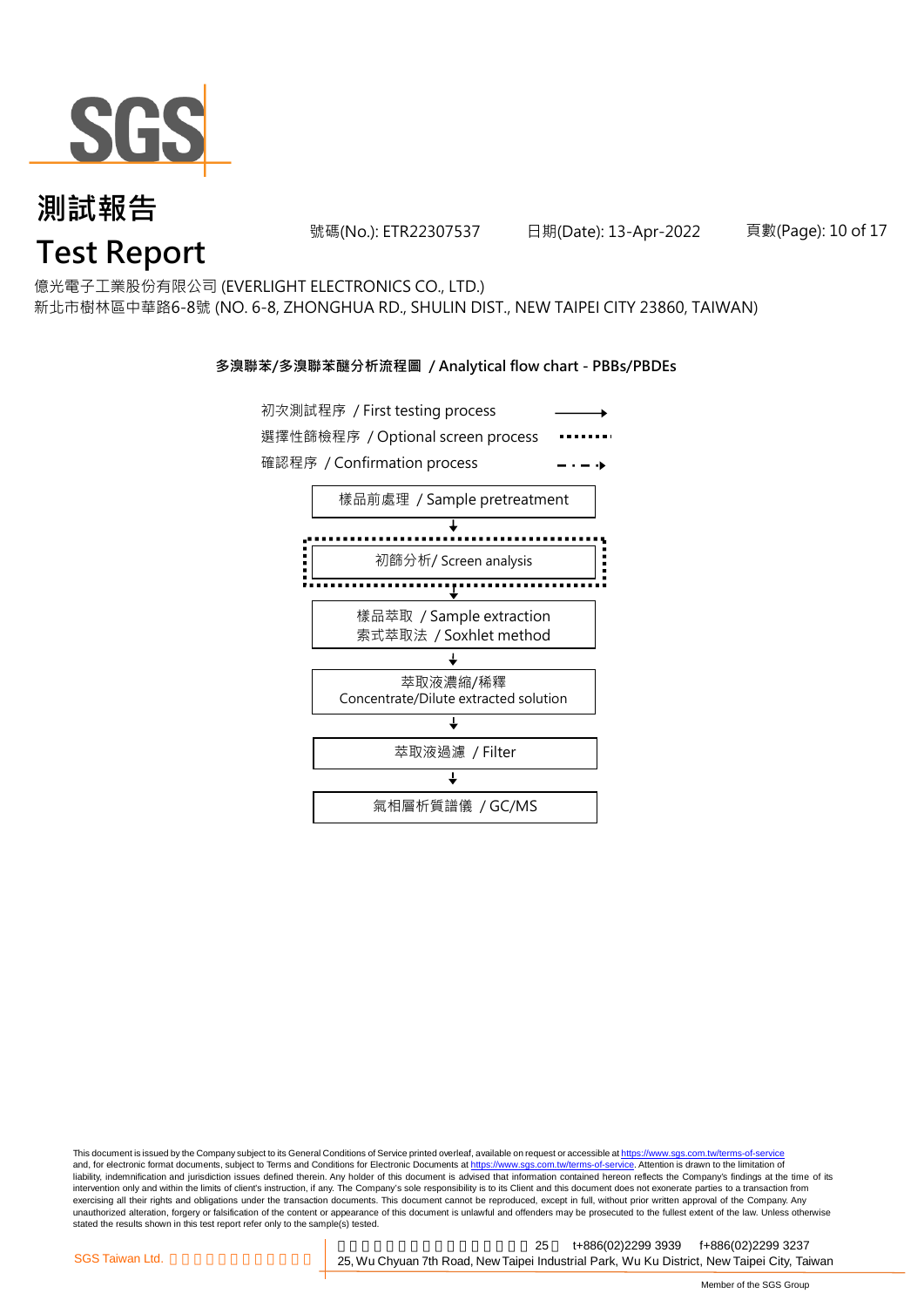

號碼(No.): ETR22307537 日期(Date): 13-Apr-2022

頁數(Page): 11 of 17

億光電子工業股份有限公司 (EVERLIGHT ELECTRONICS CO., LTD.)

新北市樹林區中華路6-8號 (NO. 6-8, ZHONGHUA RD., SHULIN DIST., NEW TAIPEI CITY 23860, TAIWAN)

**可塑劑分析流程圖 / Analytical flow chart - Phthalate**

**【測試方法/Test method: IEC 62321-8】**



This document is issued by the Company subject to its General Conditions of Service printed overleaf, available on request or accessible at <u>https://www.sgs.com.tw/terms-of-service</u><br>and, for electronic format documents, su liability, indemnification and jurisdiction issues defined therein. Any holder of this document is advised that information contained hereon reflects the Company's findings at the time of its intervention only and within the limits of client's instruction, if any. The Company's sole responsibility is to its Client and this document does not exonerate parties to a transaction from exercising all their rights and obligations under the transaction documents. This document cannot be reproduced, except in full, without prior written approval of the Company. Any<br>unauthorized alteration, forgery or falsif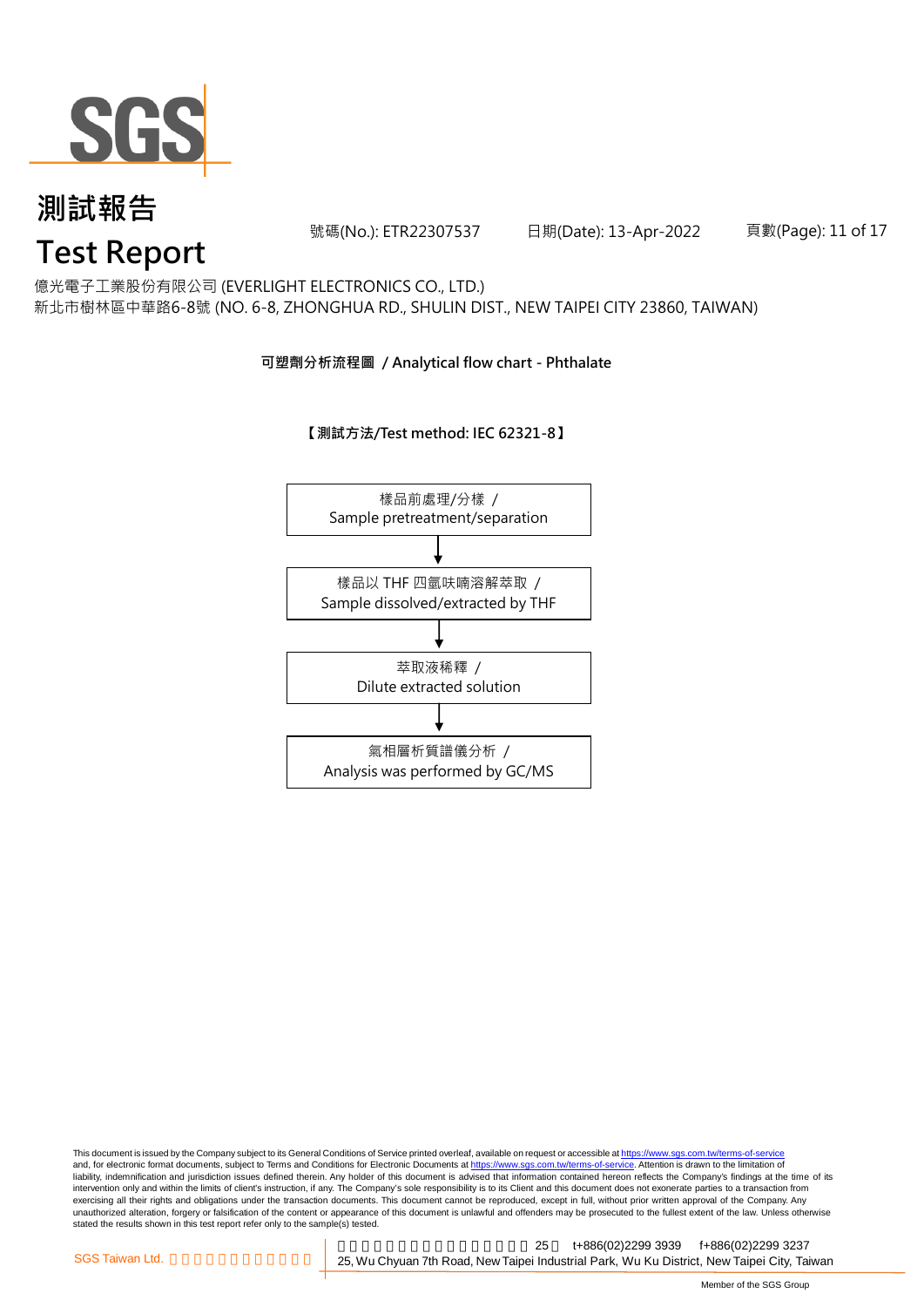

號碼(No.): ETR22307537 日期(Date): 13-Apr-2022

頁數(Page): 12 of 17

億光電子工業股份有限公司 (EVERLIGHT ELECTRONICS CO., LTD.)

新北市樹林區中華路6-8號 (NO. 6-8, ZHONGHUA RD., SHULIN DIST., NEW TAIPEI CITY 23860, TAIWAN)

#### **六溴環十二烷分析流程圖 / Analytical flow chart - HBCDD**



This document is issued by the Company subject to its General Conditions of Service printed overleaf, available on request or accessible at <u>https://www.sgs.com.tw/terms-of-service</u><br>and, for electronic format documents, su liability, indemnification and jurisdiction issues defined therein. Any holder of this document is advised that information contained hereon reflects the Company's findings at the time of its intervention only and within the limits of client's instruction, if any. The Company's sole responsibility is to its Client and this document does not exonerate parties to a transaction from exercising all their rights and obligations under the transaction documents. This document cannot be reproduced, except in full, without prior written approval of the Company. Any<br>unauthorized alteration, forgery or falsif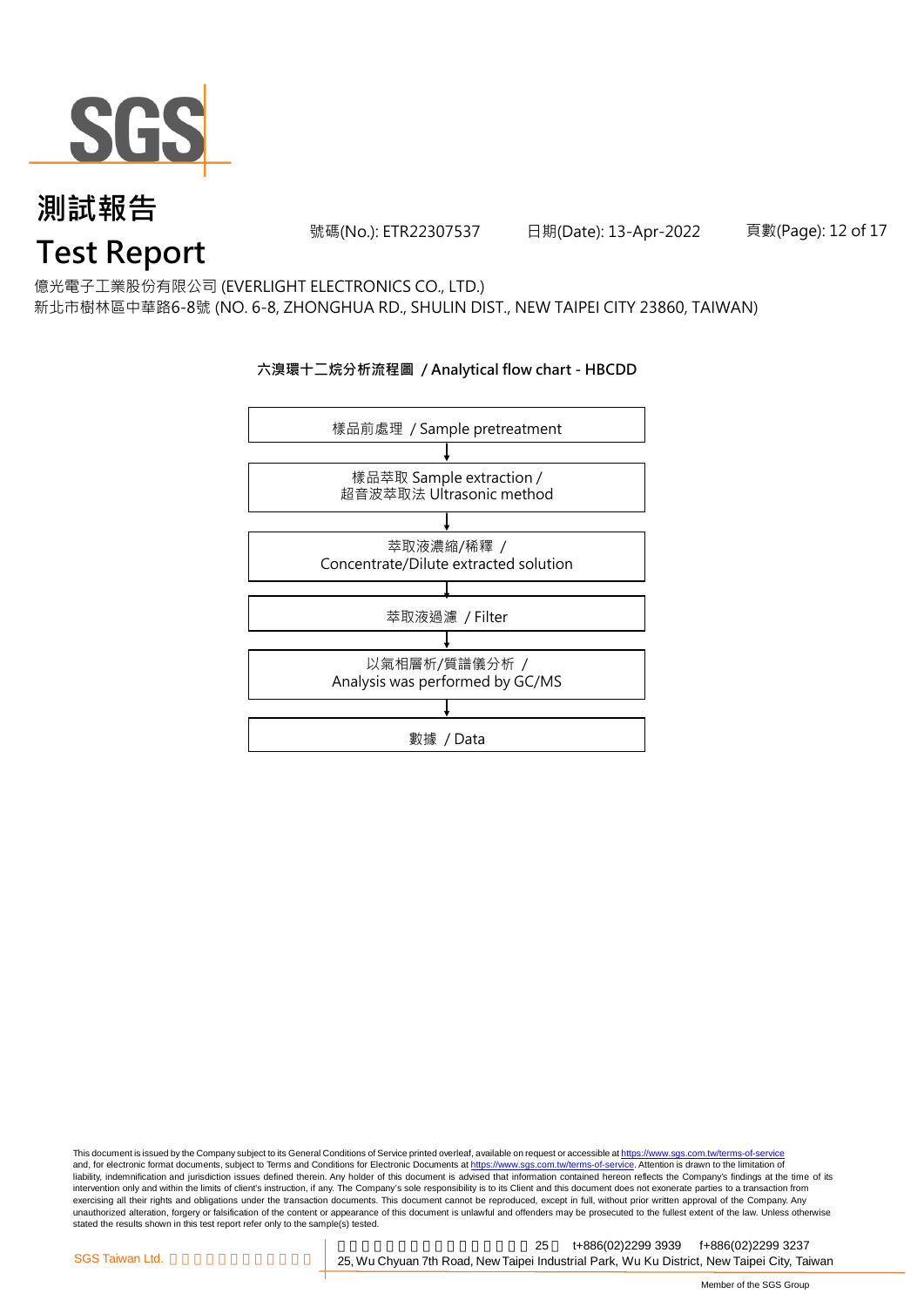

號碼(No.): ETR22307537 日期(Date): 13-Apr-2022

頁數(Page): 13 of 17

億光電子工業股份有限公司 (EVERLIGHT ELECTRONICS CO., LTD.)

新北市樹林區中華路6-8號 (NO. 6-8, ZHONGHUA RD., SHULIN DIST., NEW TAIPEI CITY 23860, TAIWAN)



#### **鹵素分析流程圖 / Analytical flow chart - Halogen**

This document is issued by the Company subject to its General Conditions of Service printed overleaf, available on request or accessible at <u>https://www.sgs.com.tw/terms-of-service</u><br>and, for electronic format documents, su liability, indemnification and jurisdiction issues defined therein. Any holder of this document is advised that information contained hereon reflects the Company's findings at the time of its intervention only and within the limits of client's instruction, if any. The Company's sole responsibility is to its Client and this document does not exonerate parties to a transaction from exercising all their rights and obligations under the transaction documents. This document cannot be reproduced, except in full, without prior written approval of the Company. Any<br>unauthorized alteration, forgery or falsif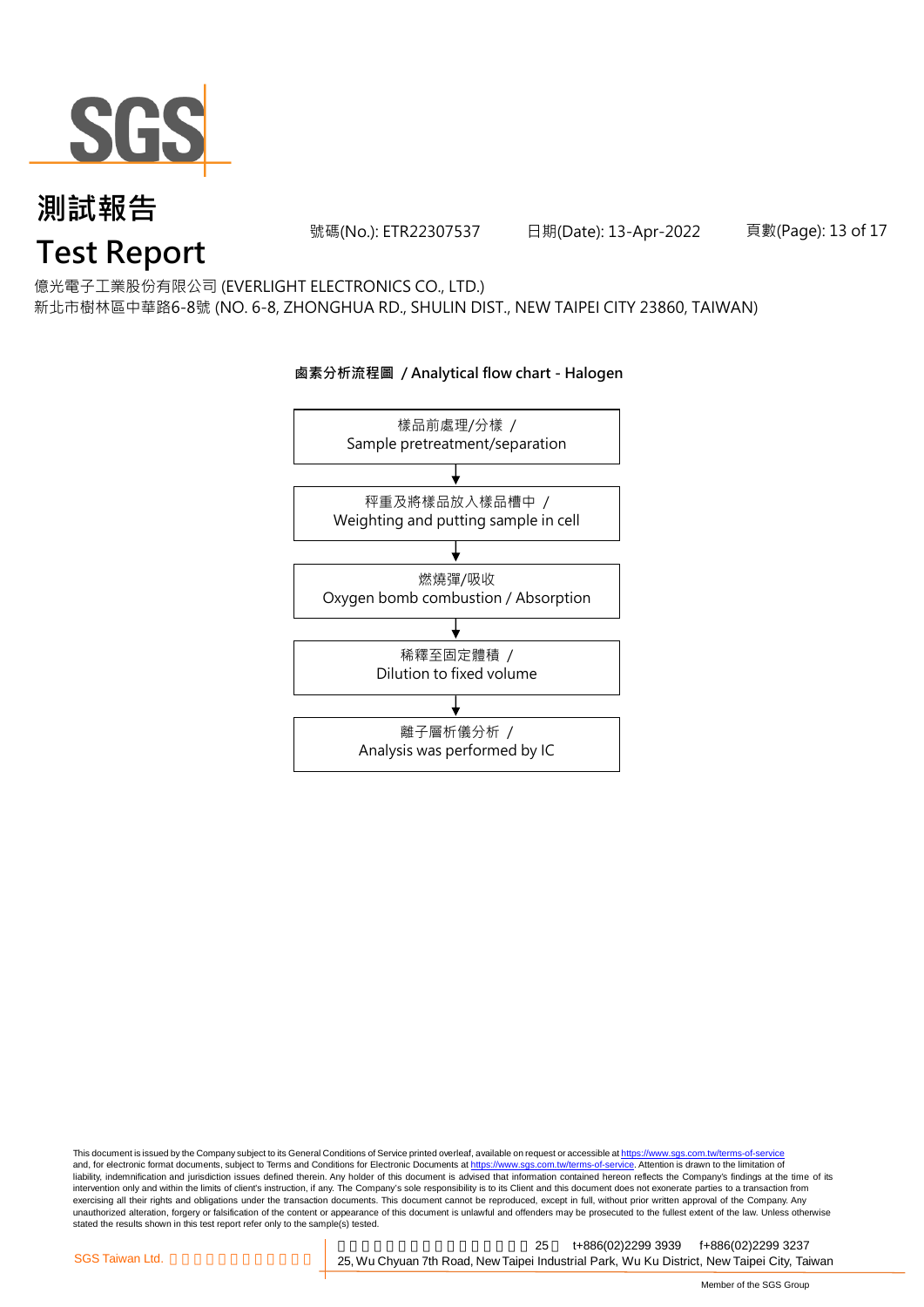

號碼(No.): ETR22307537 日期(Date): 13-Apr-2022

頁數(Page): 14 of 17

#### 億光電子工業股份有限公司 (EVERLIGHT ELECTRONICS CO., LTD.)

新北市樹林區中華路6-8號 (NO. 6-8, ZHONGHUA RD., SHULIN DIST., NEW TAIPEI CITY 23860, TAIWAN)

### **全氟化合物(包含全氟辛酸/全氟辛烷磺酸/其相關化合物等等)分析流程圖 / Analytical flow chart – PFAS (including PFOA/PFOS/its related compound, etc.)**



This document is issued by the Company subject to its General Conditions of Service printed overleaf, available on request or accessible at https://www.sgs.com.tw/terms-of-service and, for electronic format documents, subject to Terms and Conditions for Electronic Documents at https://www.sgs.com.tw/terms-of-service. Attention is drawn to the limitation of liability, indemnification and jurisdiction issues defined therein. Any holder of this document is advised that information contained hereon reflects the Company's findings at the time of its intervention only and within the limits of client's instruction, if any. The Company's sole responsibility is to its Client and this document does not exonerate parties to a transaction from exercising all their rights and obligations under the transaction documents. This document cannot be reproduced, except in full, without prior written approval of the Company. Any<br>unauthorized alteration, forgery or falsif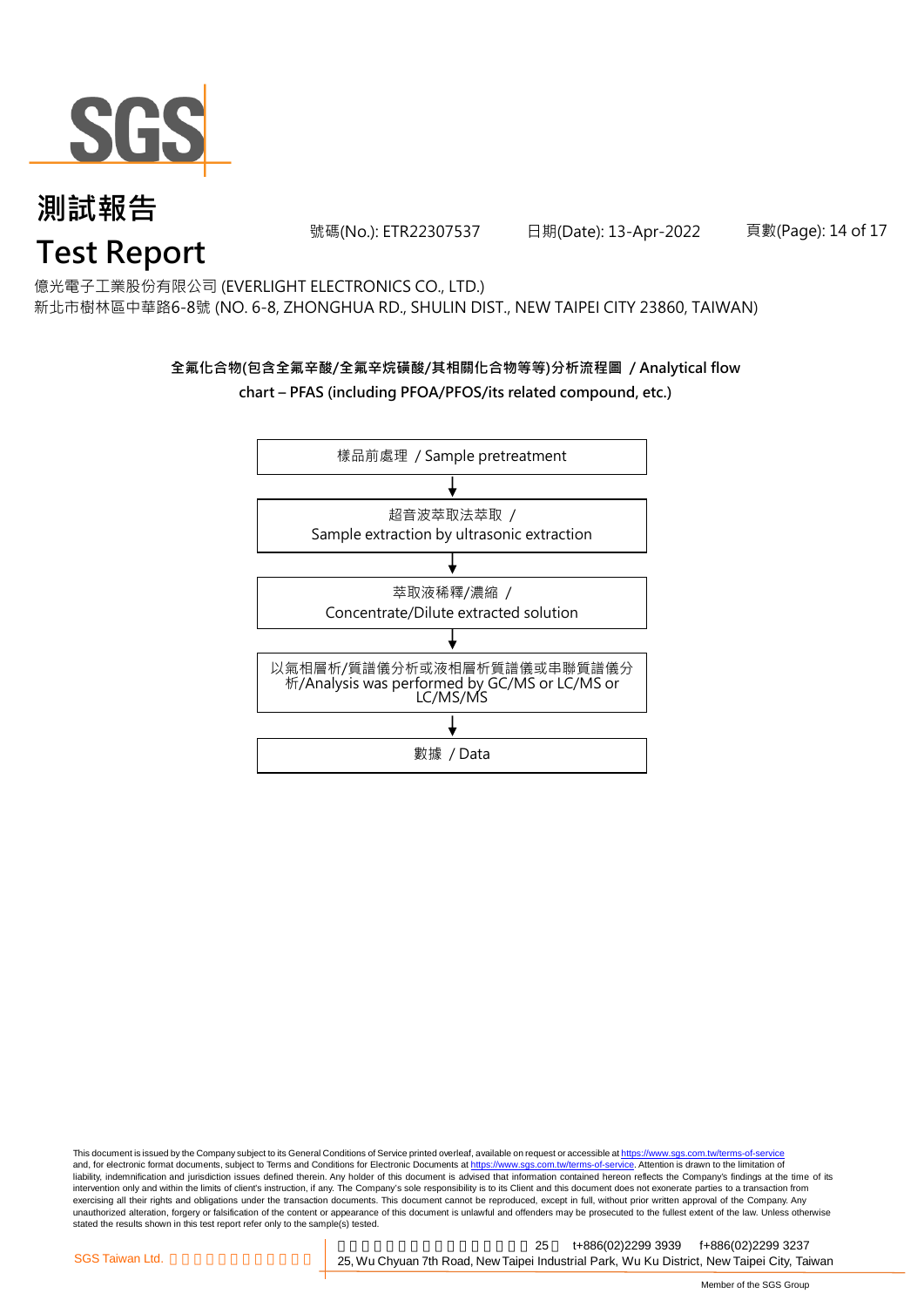

號碼(No.): ETR22307537 日期(Date): 13-Apr-2022

頁數(Page): 15 of 17

億光電子工業股份有限公司 (EVERLIGHT ELECTRONICS CO., LTD.)

新北市樹林區中華路6-8號 (NO. 6-8, ZHONGHUA RD., SHULIN DIST., NEW TAIPEI CITY 23860, TAIWAN)

# **Analytical flow chart - PAHs (Polycyclic Aromatic Hydrocarbons)** 樣品前處理 / Sample pretreatment 以甲苯溶液萃取(超音波萃取法) / Sample extracted (ultrasonic extraction) by toluene solvent 以氣相層析質譜儀分析 / Analysis was performed by GC/MS 數據 / Data

**多環芳香烴分析流程圖 /** 

This document is issued by the Company subject to its General Conditions of Service printed overleaf, available on request or accessible at <u>https://www.sgs.com.tw/terms-of-service</u><br>and, for electronic format documents, su liability, indemnification and jurisdiction issues defined therein. Any holder of this document is advised that information contained hereon reflects the Company's findings at the time of its intervention only and within the limits of client's instruction, if any. The Company's sole responsibility is to its Client and this document does not exonerate parties to a transaction from exercising all their rights and obligations under the transaction documents. This document cannot be reproduced, except in full, without prior written approval of the Company. Any<br>unauthorized alteration, forgery or falsif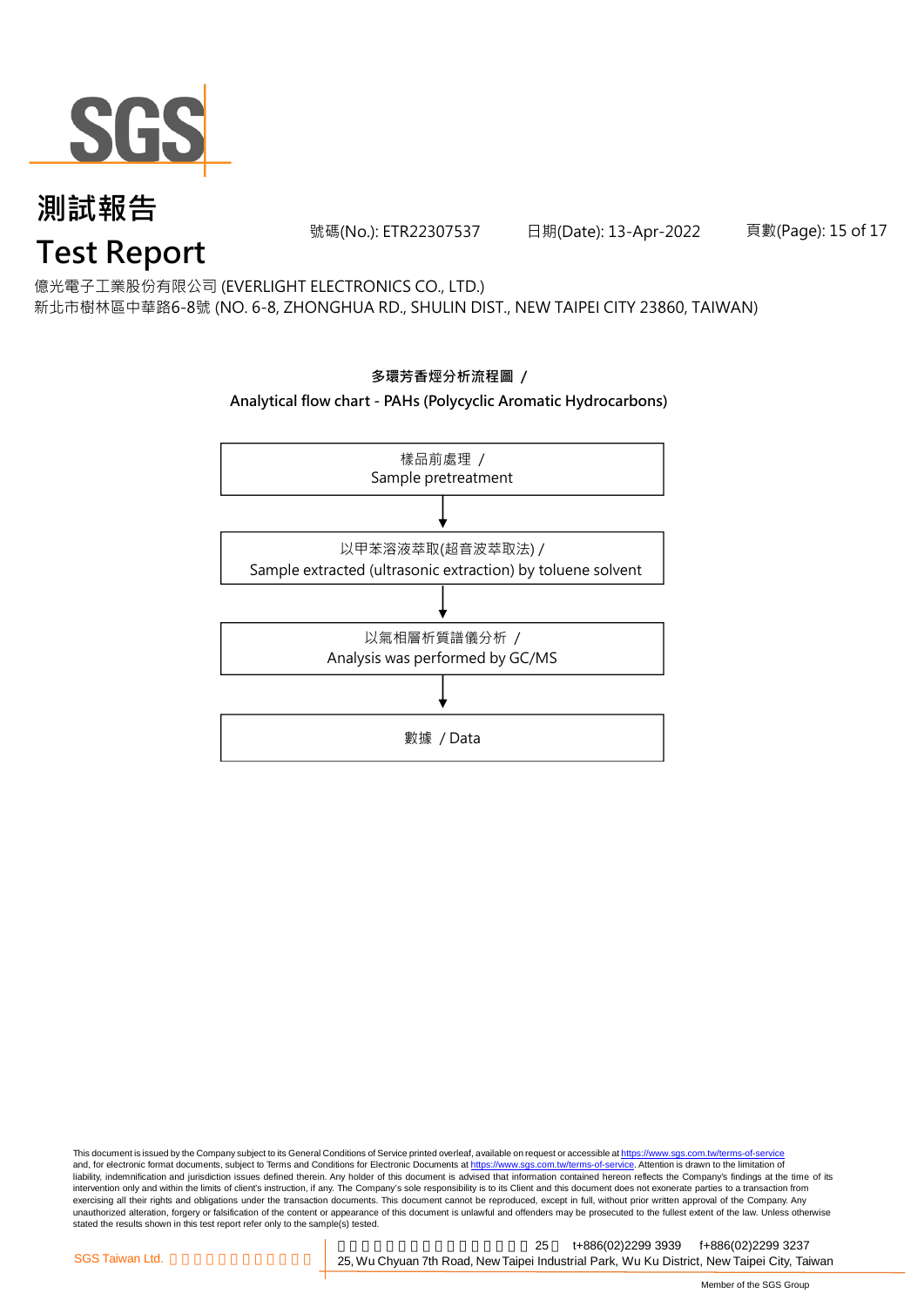

號碼(No.): ETR22307537 日期(Date): 13-Apr-2022

頁數(Page): 16 of 17

億光電子工業股份有限公司 (EVERLIGHT ELECTRONICS CO., LTD.)

新北市樹林區中華路6-8號 (NO. 6-8, ZHONGHUA RD., SHULIN DIST., NEW TAIPEI CITY 23860, TAIWAN)

#### **元素(含重金屬)分析流程圖 / Analytical flow chart of Elements (Heavy metal included)**

根據以下的流程圖之條件,樣品已完全溶解。

These samples were dissolved totally by pre-conditioning method according to below flow chart.

【參考方法/Reference method:US EPA 3051A、US EPA 3052】



\* US EPA 3051A 方法未添加氫氟酸 / US EPA 3051A method does not add HF.

This document is issued by the Company subject to its General Conditions of Service printed overleaf, available on request or accessible at https://www.sgs.com.tw/terms-of-service and, for electronic format documents, subject to Terms and Conditions for Electronic Documents at https://www.sgs.com.tw/terms-of-service. Attention is drawn to the limitation of liability, indemnification and jurisdiction issues defined therein. Any holder of this document is advised that information contained hereon reflects the Company's findings at the time of its intervention only and within the limits of client's instruction, if any. The Company's sole responsibility is to its Client and this document does not exonerate parties to a transaction from exercising all their rights and obligations under the transaction documents. This document cannot be reproduced, except in full, without prior written approval of the Company. Any<br>unauthorized alteration, forgery or falsif stated the results shown in this test report refer only to the sample(s) tested.